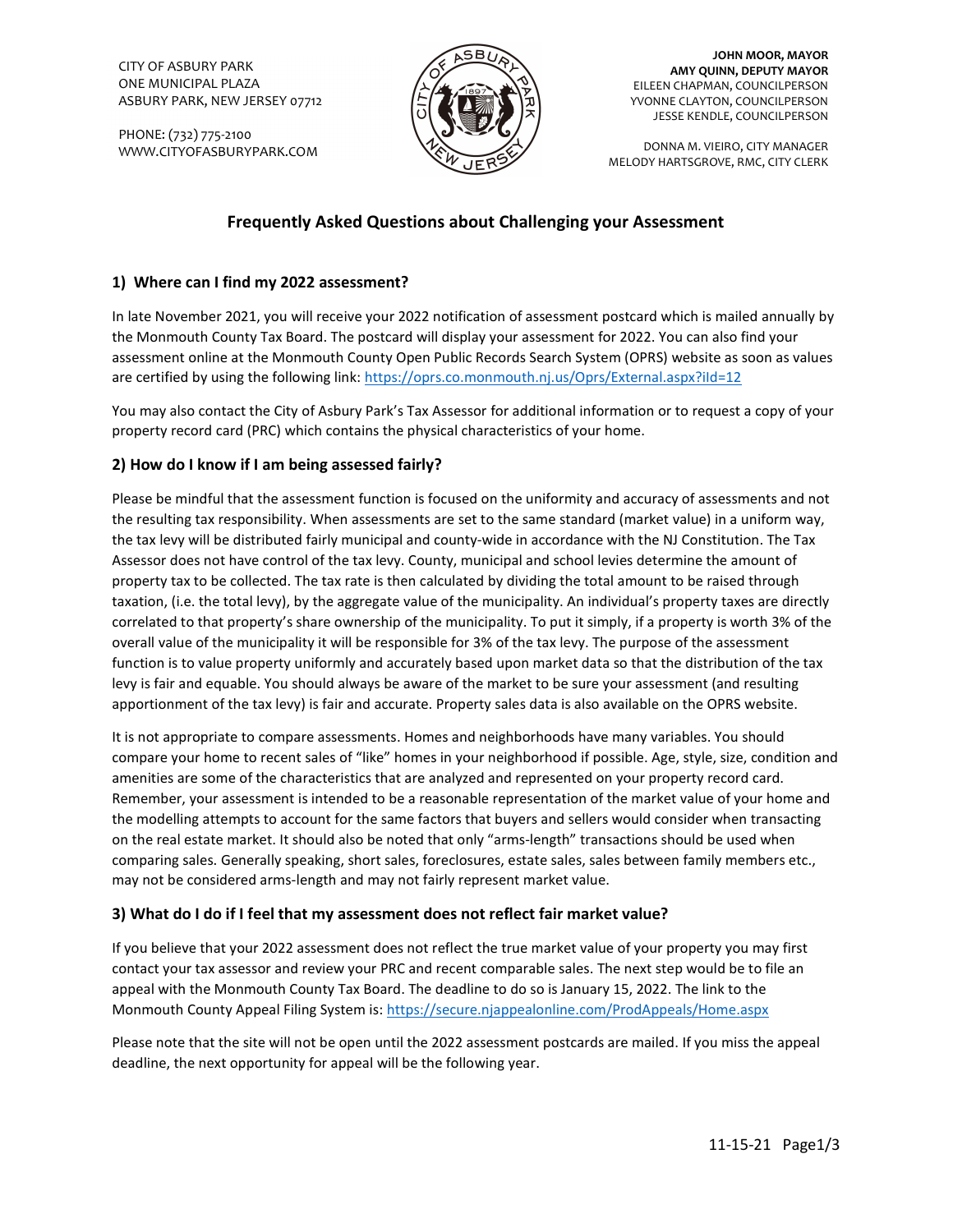CITY OF ASBURY PARK ONE MUNICIPAL PLAZA ASBURY PARK, NEW JERSEY 07712

PHONE: (732) 775-2100 WWW.CITYOFASBURYPARK.COM



JOHN MOOR, MAYOR AMY QUINN, DEPUTY MAYOR EILEEN CHAPMAN, COUNCILPERSON YVONNE CLAYTON, COUNCILPERSON JESSE KENDLE, COUNCILPERSON

DONNA M. VIEIRO, CITY MANAGER MELODY HARTSGROVE, RMC, CITY CLERK

If you decide to file an appeal you will be required to provide evidence that demonstrates your position. Evidence is typically recent comparable sales and interior and exterior photographs of the home.

# 4) What can I expect after I file an appeal?

Typically, the tax assessor will contact you via the email used to register the appeal, and request interior and exterior photos of the home. The photos will be used to aid the assessor in determining the quality and condition of your home and how the home compares to other recent market sales. A physical in-person inspection may also be requested. After confirming that the physical characteristics of your home are correct the tax assessor would review the sales that you entered into evidence through the appeal portal. Additional sales would also be analyzed to establish a position on whether or not a reasonable expectation of market value has been represented by the assessment. If the tax assessor determines that the value of the property is not in-line with market value, a settlement agreement may be offered through the portal. If the settlement is accepted, your attendance is not required on your scheduled hearing date. Hearing dates are assigned automatically for all filed appeals. If the assessment is considered accurate, you will be required to attend either an in-person or virtual appeal hearing. Hearings are held at the Hall of Records at 1 East Main Street in Freehold. The tax assessor and the legal representation for the municipality will attend all hearings. Hearings are intended to be non-adversarial and are viewed simply as semi-formal discussions centered around your home, comparable sales, and any additional evidence that may have been submitted. All evidence must be submitted at least 7 days prior to the hearing date. Hearings that are adjourned are bound to the original hearing date for all evidentiary submissions.

The County Tax Board will render judgment within 4-6 weeks after the hearing date. Notification will be sent via standard mail. Should you disagree with your Tax Board judgment you may file an appeal to the NJ State Tax Court within 45 days of your judgment.

### 5) Should I file an appeal with the State Tax Court or the County Tax Board?

If your assessment is over one million dollars (\$1,000,000), you will have the option to file an appeal directly with the State Tax Court before April 1, 2022. That said, you still have the option to file the appeal with the County Tax Board instead. Keep in mind that the County Tax Board Appeal deadline is January 15, 2022. Filing an appeal at the County level is an easier, less formal process that can be done online. All County Tax Board appeals will be heard and adjudicated prior to May 2022, where State Tax Court cases often take several years before trial dates are finalized. Most importantly, if you disagree with a judgement from the County Tax Board, you will still have the ability to challenge the judgement at the State Tax Court (within 45 days of the judgement) regardless.

### 6) Do I need an attorney to file an appeal?

You have the right to be represented by legal counsel though the entire process, but it is not required for nonbusiness entities. Generally, property owners are most knowledgeable of their neighborhood dynamics and understand the factors that affect market value. The tax assessor welcomes dialogue with property owners whether an appeal is filed or not. It is in everyone's best interest that the assessment process is fair and transparent, therefore communication is encouraged.

An appeal by a business entity whose prior year's taxes for the subject property were greater than \$25,000 must be represented by an Attorney-At-Law admitted to practice in the State of New Jersey.